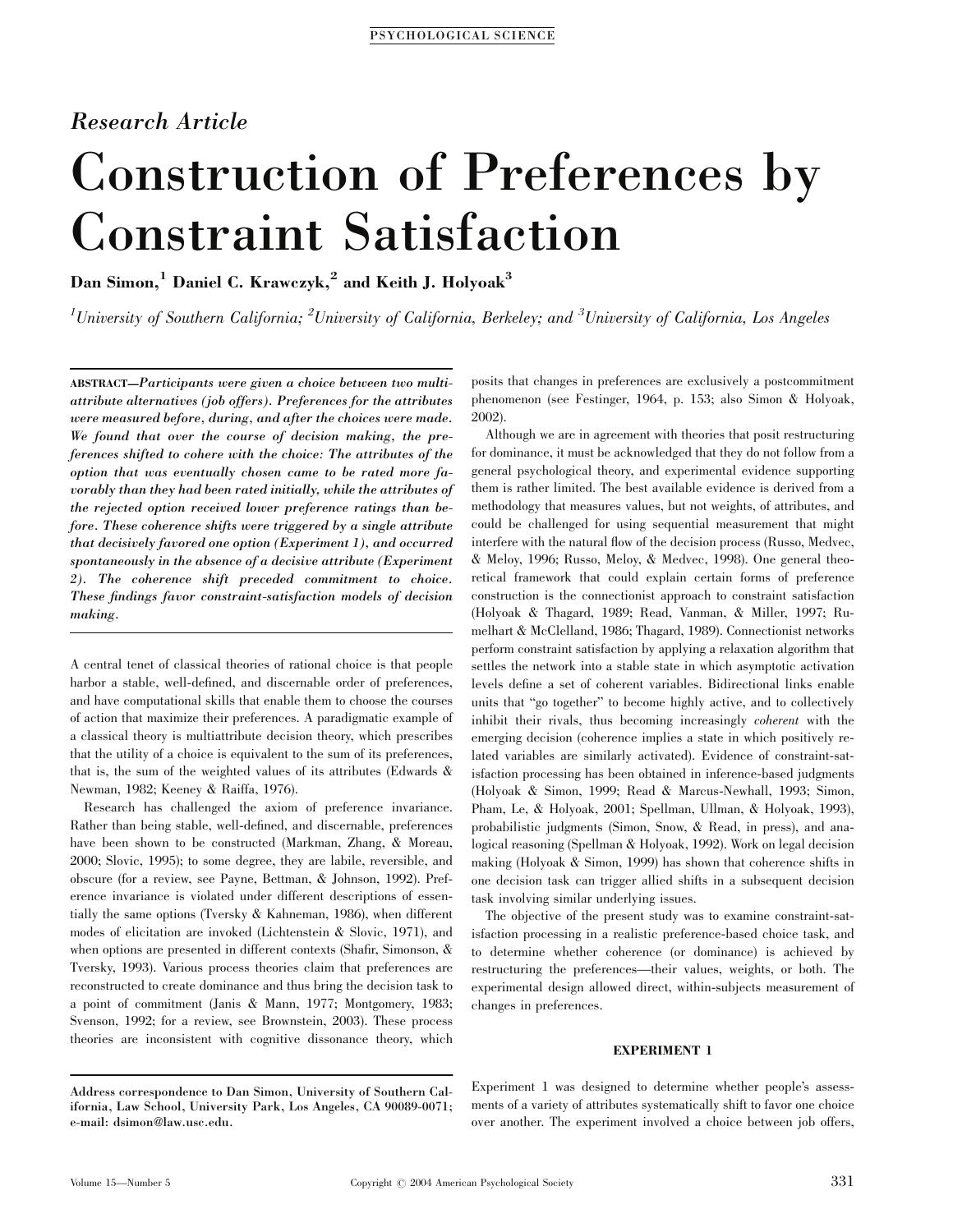and was designed to emulate the type of decision task to which multiattribute decision-making theory is most readily applied.

# Method

# Participants

Participants were 80 undergraduates at the University of California, Los Angeles (UCLA), who took part in the experiment to partially fulfill a course requirement for an introductory psychology class. Participants were run in groups ranging from 1 to 3 persons.

#### **Materials**

Two instruments were used. The first was a baseline test that was presented before participants learned about the job offers. In this fivepage instrument, called ''Waiting For a Job Offer,'' participants were told to imagine that they were about to graduate from college and were interviewing for a job in the field of marketing. While waiting to receive an offer, they were asked to state their evaluation of job-related features ''that might be included in job offers.'' The booklet contained 11 statements describing a variety of job attributes that participants were to judge on a 10-point scale from  $-5$  (highly undesirable) to  $+5$ (highly desirable). Our focus was on eight attributes, one high and one low, on four dimensions: commute, office, vacation, and salary. Each of the eight attributes appeared in one of the 11 statements (3 were used as distractor statements relating to aspects of job choice not tested in the second instrument of the experiment). After completing the desirability task, participants were asked to rate the importance of each of the four dimensions, assuming that they were included in a job offer. Each dimension was delimited by values that corresponded to its high and low attributes. The importance ratings were made on a 9 point scale ranging from 0 (no weight) to 8 (maximum weight). The order of statements for both the desirability and importance tasks was counterbalanced to control for order effects.

In the second instrument, called ''Choosing Your Next Job,'' participants were told that they had received job offers from two large department store chains, called Bonnie's Best (''BB'') and Splendor. The companies were described as being similar in size, reputation, stability, and opportunities for promotion. Participants were also informed that they had met with key personnel at the two companies and found them both to be stimulating and pleasant.

The jobs differed in several key aspects. Four attributes were ascribed to each job such that each offer had two positive attributes and two negative attributes. The commute to Splendor was short (18 min), and Splendor offered a private office, but it also paid a low salary (\$600 less than the industry's average of \$40,000) and offered minimal time off for vacation. The four attributes varied in the opposite manner for BB: It offered a higher salary (\$40,800) and superior vacation package, but the commute to its offices was longer (40 min), and it offered only a cubicle. The eight attributes contained in the offers were the same ones that had been tested in the baseline measure. In an effort to manipulate participants' decisions in favor of a particular choice, one job was described as being located in a fun part of town with good shopping and restaurants ("good-location" attribute), and the other was located in a dull, industrial part of town (''bad-location'' attribute).

In the second instrument, participants were asked to report their choice between the offers and their confidence in that choice (on a scale from 0 to 5, with 5 representing maximal confidence), and were then asked for desirability evaluations for the eight attributes and importance evaluations for the four dimensions. The questions eliciting the preferences and weights were the same as those in the first instrument, except that they were worded in terms of the job offers. The order of questions was varied, as was the presentation order of the job offers.

#### Design and Procedure

Across two between-subjects conditions, we varied which company was associated with the good-location attribute. For half of the participants, BB had the good-location attribute whereas Splendor had the bad-location attribute, and for the other half of the participants, the reverse was true. All participants completed the experiment in two phases. In the first phase, they completed the baseline test. After this booklet was collected, they completed a 5- to 10-min unrelated reasoning task. In the second phase (the posttest), participants received a booklet containing the job offers and the second instrument.

# Results

The data were initially analyzed to determine whether the manipulation of overall attribute goodness (inclusion of the good- or badlocation attribute) was predictive of the decision. The manipulation was effective, as 92% of participants in the good-Splendor condition decided in favor of the Splendor offer, and 72% of participants in the bad-Splendor condition decided in favor of the BB offer,  $\chi^2(1, N=80)$  $=$  33.80,  $p < .001$ . Confidence in the decisions was high, with means of 4.20 for BB choosers and 4.13 for Splendor choosers (with 5 representing maximum confidence). These means were not significantly different,  $p > .05$ . The phenomenon of high decision confidence despite the inherent ambiguity of the input parallels findings for legal decision making (Holyoak & Simon, 1999; Simon et al., 2001) and provides evidence for a constraint-satisfaction process.

To test whether participants' assessments of the different attributes shifted to fit with their decision, we first analyzed the desirability data after linearly rescaling all desirability ratings to range from -1 to 1. (This transformation was performed so that we could later multiply the desirability ratings with the importance ratings using a comparable scale.) In order to measure participants' overall evaluation of the desirability of the attributes of each job choice, we converted the ratings obtained into values that we call S scores, which provide an index of desirability for the Splendor job. The S score was computed by summing the average rating for the eight attributes (excluding location, which would create a confounding), reversing the scale for the attributes favoring BB (see Holyoak & Simon, 1999, for a similar coherence analysis). High S scores indicate strong preferences for Splendor's positive attributes and low preference for BB's positive attributes, and low S scores indicate the opposite.

Mean desirability ratings were compared using a 2 (decision group)  $\times$  2 (test phase) mixed-model analysis of variance (ANOVA), which revealed a highly significant interaction between decision group and phase,  $F(1, 78) = 18.73$ ,  $p < .001$ . The rated desirability of the composite of Splendor attributes was higher at the posttest than the baseline test for Splendor choosers, whereas the rated desirability of the composite of Splendor attributes was lower at the posttest than the baseline test for BB choosers.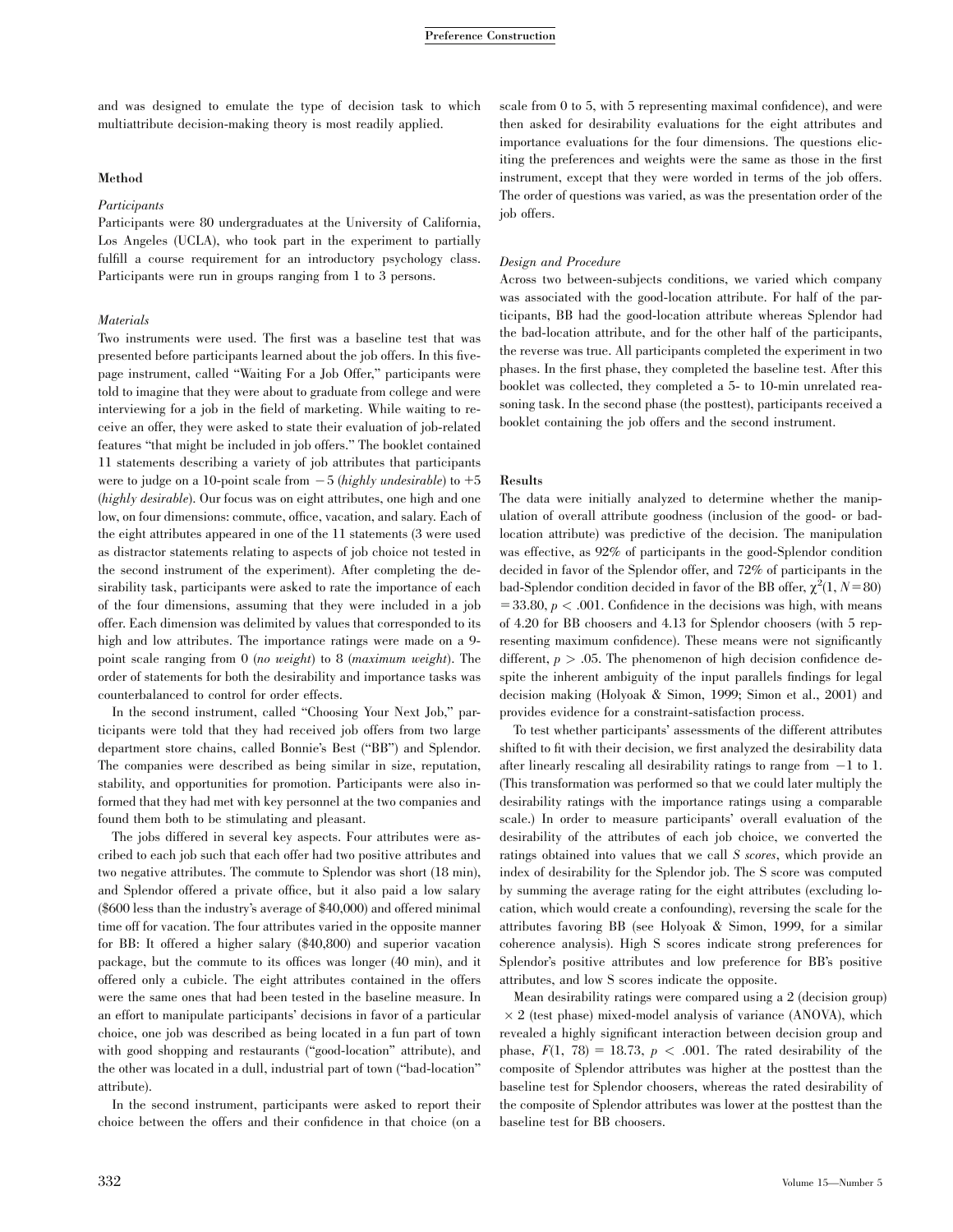

Fig. 1. Mean importance ratings in Experiment 1. Ratings for each of the four attributes at the baseline test and the posttest are shown separately for participants who chose the job offer from Splendor (top panel) and for participants who chose the job offer from BB (bottom panel).

We then tested for differences between the importance ratings for the attributes before and after the decision. Prior to running statistical tests, we rescaled the importance data such that the data ranged from 0 to 1, with 0 representing lowest possible importance. This was done in order to compute a composite utility measure, as described in the next paragraph. The analysis of the importance ratings was performed by running a separate mixed-model ANOVA for each attribute, with decision group as a between-subjects variable and phase as a withinsubjects variable. These analyses revealed significant interactions for the office attribute,  $F(1, 78) = 7.42$ ,  $p < .01$ ; the commute attribute,  $F(1, 78) = 11.15, p < .01$ ; and the vacation attribute,  $F(1, 78) = 6.56$ ,  $p < .05$ . Post hoc Newman-Keuls tests revealed that ratings of the attributes that were favorable for Splendor choosers (office and commute) differed reliably between the two decision groups at the posttests  $(p < .01)$ , but not at the baseline tests. Overall, the results indicate that for all attributes except salary, the importance ratings of the two decision groups diverged from the baseline to the posttest, with means generally increasing for those traits that were desirable attributes of the chosen job and decreasing for those traits that were undesirable attributes of the chosen job (see Fig. 1).

To provide an integrated measure of coherence using both desirability of attributes and importance weights, we computed the product of attribute desirability (scaled from -1 to 1) and attribute importance



Fig. 2. Mean integrated S scores (desirability multiplied by importance value for each attribute) for both decision groups at each test phase in Experiment 1. High S scores indicate ratings favorable to a decision for Splendor (see the text).

(scaled from 0 to 1) to make an integrated S score. This integrated S score provides an analogue of utility as it is conventionally defined in multiattribute utility theory. A mixed-model ANOVA with decision group as a between-subjects variable and test phase as a withinsubjects variable revealed a highly significant interaction between decision group and phase,  $F(1, 78) = 26.80, p < .001$ . This analysis of integrated S scores yielded the same basic trends as were observed for the desirability scores alone, and the differences were somewhat more reliable (see Fig. 2).

Finally, we determined whether attribute assessments changed as a coherent set by looking for positive correlations among the various attribute shifts that accompanied the decision. A correlational analysis using Cronbach's alpha was carried out on the S scores (not integrated S scores) for the four critical attributes and the decision (represented by 0 for BB choosers and 1 for Splendor choosers). A Cronbach's alpha of near 0 would indicate no correlation between the decision and the desirability of the set of attributes, and an alpha of 1 would indicate the highest possible correlation. This analysis revealed that the overall positive correlations were low at the baseline test (Cronbach's  $\alpha = -0.22$ ), but they were considerably higher at the posttest (Cronbach's  $\alpha$  = .48). Thus, it appears that the overall mean shifts discussed earlier were accompanied by correlational shifts among the attributes.

# EXPERIMENT 2

The goal of Experiment 2 was to assess whether the coherence shifts observed in Experiment 1 are a postcommitment phenomenon, or whether they occur prior to the point of commitment to a final decision. It has often been claimed that the point of commitment (i.e., a declaration of a ''final decision'') is psychologically critical to triggering dissonance reduction. According to Festinger (1964), ''dissonance-reduction processes do not automatically start when a decision is made. Simply making a decision is not enough. The decision must have the effect of committing the person'' (p. 42; see also Gollwitzer & Bayer, 1999; Kiesler, 1971; Wicklund & Brehm, 1976). In contrast, constraint-satisfaction models imply that coherence shifts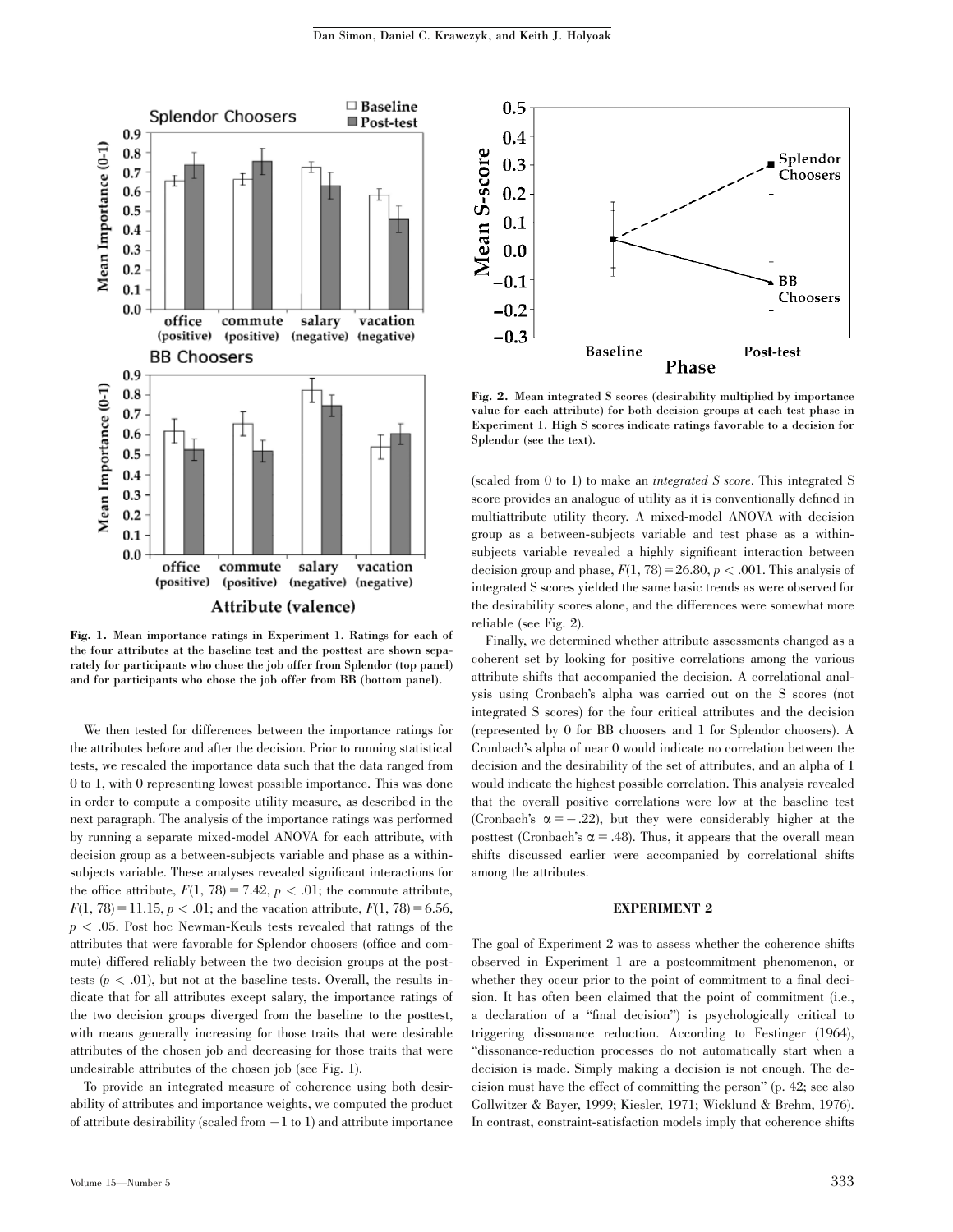begin prior to the point of commitment, and in fact drive the decisionmaking process.

## Method

#### **Participants**

Participants were 80 UCLA undergraduates who were recruited as in Experiment 1.

## Materials, Design, and Procedure

The baseline test instrument was presented in a five-page booklet, and was identical to that used in Experiment 1, with the exception that the long commute was changed from 40 to 35 min (the same change was made in the other instruments).

The second and third instruments were presented together in a single 10-page booklet. In order to determine whether participants would demonstrate coherence shifts in the absence of any manipulation that would lead them to choose one option over the other, we removed the location manipulation used in Experiment 1. The other main difference from Experiment 1 was the addition of a section of text presented alongside the description of the job offers. This text, designed to delay the point of commitment, stated that a large corporation named Punch was considering buying out either BB or Splendor, and a buy-out would eliminate all new jobs in the respective company. The instructions advised the participants to consider the offers, but to delay their final decision until the situation was clarified. After the descriptions of the job offers were presented, the instructions read: ''At this stage you are still waiting to hear about the decision by Punch and are suspending your own decision. However, you may have a feeling about the aspects included in the two job offers.'' Ratings of desirability and importance were then obtained with the questions framed in terms of the job offers. Finally, at the end of this second instrument (interim phase), the instructions stated: ''Even though you are still waiting to learn about Punch's decision, you may have a preliminary leaning toward either one of the two offers. Please indicate your preliminary leaning. Remember that you will still be free to make any decision you like after you are told about Punch's plans.'' After indicating their preliminary leaning, participants were asked to rate their confidence in it on a scale from 1 (low confidence) to 5 (high confidence). The preliminary leaning was obtained after ratings of desirability and importance so that eliciting a leaning could not itself cause any coherence shift at the interim phase.

After completing the second instrument, participants were informed that the possible buy-out would not occur, and they were instructed to go ahead and make their choice between the two offers. Participants were reminded that they were free to make any decision regardless of their previous responses. The third and final phase of the experiment (the posttest), which was essentially identical to the posttest used in Experiment 1, was then administered.

#### Results

The data were initially tabulated to determine the number of participants who had decided in favor of each of the two offers, and whether participants had switched decisions from the interim to final decision. A total of 44 participants tentatively chose BB in the interim phase, whereas 36 chose Splendor. Four participants who were leaning toward BB in the interim phase switched their final decision to Splendor and were dropped from all subsequent analyses. The confidence in the decisions was generally high, with means of 3.48 for tentative BB choosers, 3.44 for tentative Splendor choosers, 3.70 for final BB choosers, and 3.50 for final Splendor choosers. None of these means differed reliably.

We then tested for coherence shifts using the desirability scores. As in Experiment 1, this analysis was performed after first converting all of the ratings to a standard range of  $-1$  to 1. S-score data were analyzed using a  $2 \times 3$  mixed-model ANOVA, which revealed a significant interaction between decision and test phase,  $F(2, 148) = 9.62$ ,  $p < .001$ . Post hoc Newman-Keuls tests revealed that for BB choosers, both the interim mean S score  $(M = -0.22)$  and the posttest score  $(M=-.27)$  were significantly lower than the baseline score  $(M=-.07)$ , but the interim and posttest scores did not differ reliably. These differences suggest that the BB choosers shifted toward liking BB more and Splendor less both prior to and after they had committed to a decision, but not before the offers were made. The pattern revealed by Newman-Keuls tests was less clear for Splendor choosers. For them, mean S scores increased from the baseline test  $(M=0.06)$  to the interim test ( $M=0.07$ ) to the posttest ( $M=11$ ); however, these differences did not reach significance,  $p > .05$ . Further Newman-Keuls tests revealed that the two decision groups differed significantly at all phases of the experiment.

As in Experiment 1, we tested for differences among the importance ratings in each phase of the experiment by running a separate mixedmodel ANOVA for each attribute, with decision as a between-subjects variable and phase as a within-subjects variable. These analyses revealed a significant interaction for the commute attribute,  $F(2, 148)$ 5.80,  $p < 0.01$ . The office attribute approached, but did not reach, significance,  $F(2, 148) = 2.72$ ,  $p = .06$ . There were no significant interactions for either the salary or the vacation attribute. Overall, the results of Experiment 2 were less robust than those of Experiment 1. Nonetheless, the general trends of the importance ratings indicated that the ratings of the two decision groups gradually diverged from the baseline to the interim to the posttest, with means generally increasing for those traits that were desirable attributes of the chosen job and generally decreasing for those traits that were undesirable attributes of the chosen job, though these patterns were absent for BB choosers on the salary and vacation attributes.

To further assess coherence shifts, we again calculated integrated S scores by taking the product of desirability and importance. Figure 3 depicts the resulting mean integrated S scores. A  $2 \times 3$  mixed-model ANOVA revealed a significant interaction between decision group and test phase,  $F(2, 148) = 14.49, p < .001$ . Post hoc Newman-Keuls tests identified patterns similar to those observed for the desirability scores alone. For BB choosers, both the interim mean S score  $(M=-.23)$  and the posttest score  $(M = -.27)$  were significantly lower than the baseline score  $(M=-.11)$ , but the interim and posttest scores did not differ reliably. These differences suggest that the BB choosers shifted toward valuing BB more and Splendor less both prior to and after they had committed to a decision, but not before the offers were made. For Splendor choosers, the posttest score  $(M = .11)$  was significantly higher than both the baseline and interim scores; however, the change from the baseline test  $(M = .07)$  to the interim test  $(M = .08)$  was not reliable. As in the analysis of desirability alone, the two decision groups differed significantly at each phase of the experiment.

Also as in Experiment 1, a correlational analysis was carried out using Cronbach's alpha to determine whether there were positive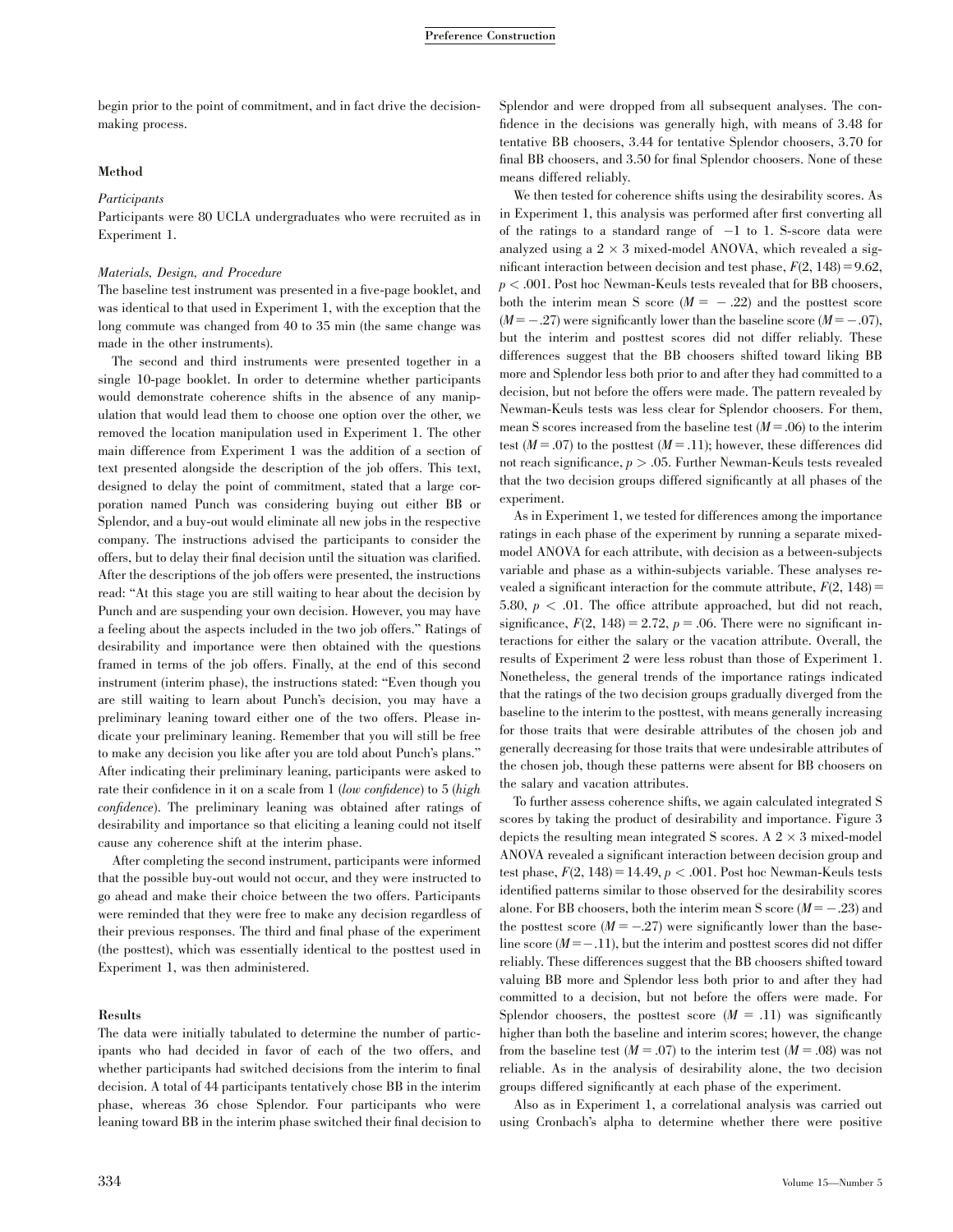

Fig. 3. Mean integrated S scores (desirability multiplied by importance value for each attribute) for both decision groups at each test phase in Experiment 2. High S scores indicate ratings favorable to a decision for Splendor.

correlations among the decision and the supporting attributes. At the baseline test, there were few positive correlations (Cronbach's  $\alpha$  = -.58). At the interim test, however, this changed, and the correlations overall became positive (Cronbach's  $\alpha = .13$ ). At the positiest, the correlations increased again (Cronbach's  $\alpha = .28$ ), indicating that increased coherence among the desirability scores accompanied the overall attribute shifts.

# GENERAL DISCUSSION

The present study demonstrates that preferences used in decision making are not fixed, as assumed by classic theories of rational choice, but rather are reconstructed in the course of decision making (cf. Janis & Mann, 1977; Montgomery, 1983; Russo et al., 1996, 1998; Svenson, 1992). Our principal finding is that as people processed the decision task, their preferences for the attributes of the alternative that was ultimately chosen increased, while their preferences for the attributes of the to-be-rejected choice decreased. These results constitute a violation of the axiom of preference invariance (though they do not provide evidence of preference reversals). In general, both the reported values of the attributes (ratings of desirability) and their weights (ratings of importance) shifted to make one alternative dominate the other. The most robust coherence shifts involved the product of these two factors (a close analogue to the overall utility of a choice as defined in multiattribute decision theory). Other dynamic models of decision making (e.g., decision field theory; Busemeyer & Townsend, 1993) predict divergence of the choice options, but not changes in assessments of the attributes underlying them. The present evidence that the attributes themselves are reevaluated (before the point of commitment) thus provides evidence for constraint satisfaction over other dynamic accounts. These findings cannot be attributed to differences in methods used to elicit or describe the options, nor to variations in context (cf. Slovic, 1995; Tversky & Kahneman, 1986). Rather, the reconstruction of preferences seems to be the natural outcome of the very process of decision making.

As we have found in previous studies that tested decisions involving high-level reasoning (Holyoak & Simon, 1999; Simon et al., 2001), evidence integration (Simon et al., in press), and social reasoning (Read, Snow, & Simon, 2003), decisions were accompanied by coherence shifts and high levels of confidence. This suggests that constraint-satisfaction processing provides a good explanation for a broad range of decision-making tasks. Experiment 1 demonstrated that the introduction of one piece of strong evidence (the good-location/badlocation manipulation) triggers changes in the evaluation of unrelated attributes (cf. Holyoak & Simon, 1999, Experiment 3). This finding is reminiscent of classical perceptual phenomena associated with the ambiguous Necker cube, for which a shift in the interpretation of one portion of the figure causes shifts in the interpretation of all other portions. Our results indicate that a variation in one attribute not only determines the decision (which would be entirely rational), but also causes a global coherence shift involving changes in preferences for other logically unrelated attributes. Experiment 2 provided evidence that preference changes occur both before and after the point of commitment, as has been found for other types of decisions (Phillips, 2002; Simon et al., 2001) and using different methodological designs (Russo et al., 1996, 1998).

The magnitudes of the shifts observed in these studies were smaller than those observed in our previous work with legal cases (Holyoak & Simon, 1999; Simon et al., 2001). One reason for this difference is that the arguments that figured in the studies of legal decision making were more abstract and ambiguous. Moreover, many of the legal issues involved competing attributes (e.g., alternative precedents), either of which might reasonably be viewed as superior. In contrast, the attributes involved in the present study varied monotonically in goodness (e.g., a higher or a lower salary), thus effectively blocking cardinal reversals of preference.

Although our findings challenge the descriptive validity of formal decision-making theories, they do not challenge their normative or prescriptive value. Following the procedure implied by multiattribute decision theory may assist decision makers in gaining insights into their values and goals, help people communicate about their respective values and goals (Baron, 2000; Edwards & Fasolo, 2001), and perhaps serve as a benchmark for identifying whether and how far one's preferences actually shifted in the course of making a decision. At the same time, constraint satisfaction provides an adaptive psychological mechanism that enables people to construct dominance and thus reach confident decisions in complex cases.

Acknowledgments—This research was supported by National Science Foundation Grants SES-0080424 and SES-0080375.

#### **REFERENCES**

- Baron, J. (2000). Thinking and deciding. New York: Cambridge University Press.
- Brownstein, A. (2003). Biased pre-decision processing. Psychological Bulletin, 129, 545–568.
- Busemeyer, J.R., & Townsend, J.T. (1993). Decision field theory: A dynamic cognition approach to decision making. Psychological Review, 100, 432–459.
- Edwards, W., & Fasolo, B. (2001). Decision technology. Annual Review of Psychology, 52, 581–606.
- Edwards, W., & Newman, J.R. (1982). Multiattribute evaluation. Beverly Hills, CA: Sage.